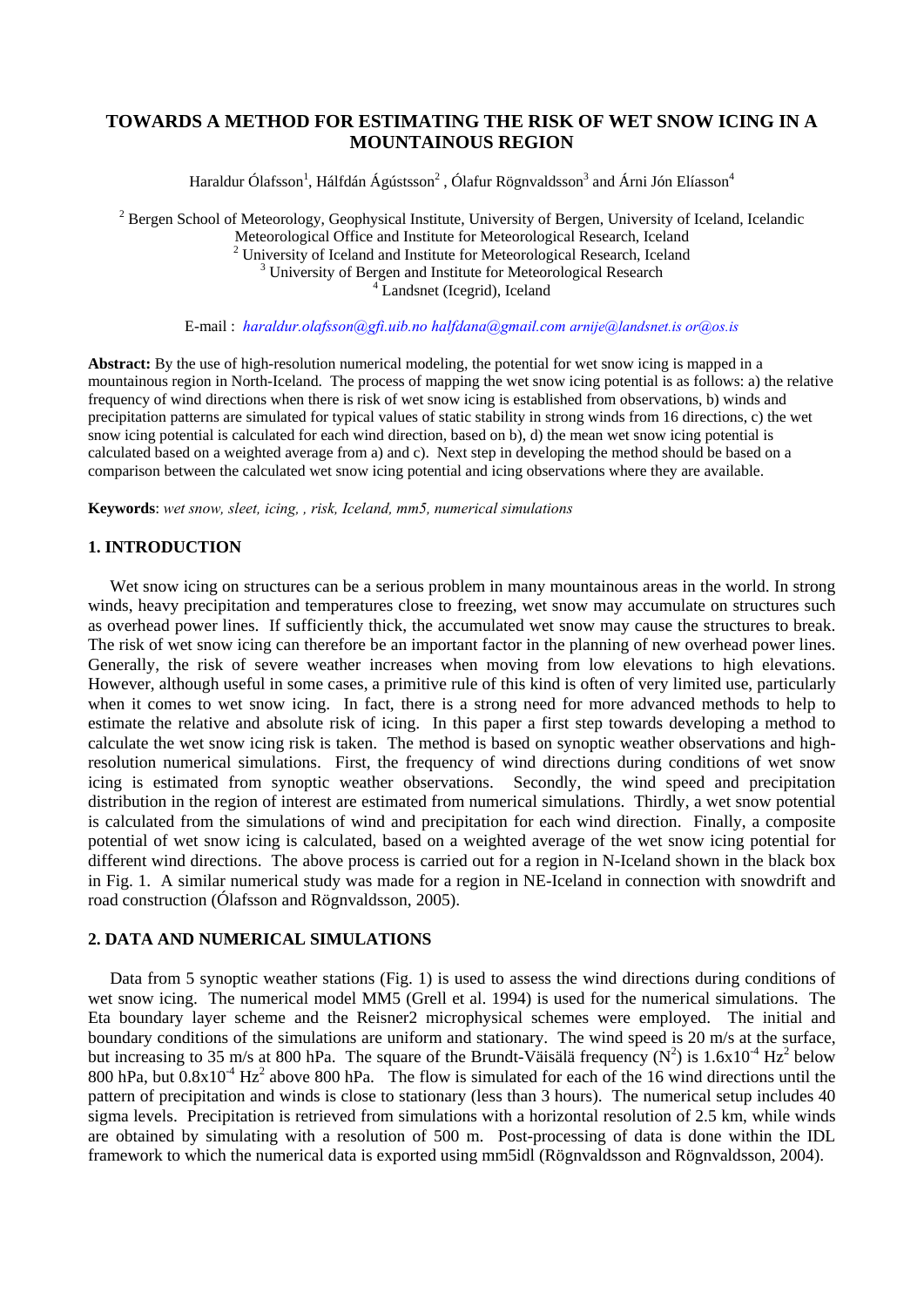

**Figure 1:** Left: Location of the area where the wet snow potential has been calculated. Weather stations providing data for the estimation of wind directions during potential icing events are also shown. Right: The frequency of wind directions during wet snow icing, based on a composite of the data from the weather stations in the map on the left side.

#### **3. WET SNOW ICING**

The intensity of wet snow icing depends on several parameters which are discussed thoroughly in for instance Makkonen (2000). The accumulation of ice mass (M) can be described by the following equation

$$
dM/dt = a_1 a_2 a_3 w V A \tag{1}
$$

where  $a_1$ ,  $a_2$  and  $a_3$  are efficiency factors that are partly related to the microphysical properties of the particles, *w* is the density of precipitation particles in the airflow, *V* is the wind speed and *A* is the area exposed to the flux of the precipitation particles. The collision efficiency is positively correlated with the wind speed and *A* increases as the icing increases. The accumulation of wet snow icing is in other words a non-linear function of wind speed. Here, we define a wet snow icing potential as

$$
I = R V^{3/2} \tag{2}
$$

where  $R$  is the precipitation intensity (mm/3h) and  $V$  is the wind speed. In our simulations, precipitation is only produced through orographic lifting. Far away from mountains, *R* is consequently close to zero.

#### **4. RESULTS**

The frequency of wind directions during potential wet snow icing at 0-400 m.a.s.l. (strong winds, temperature 0 to  $+2^{\circ}$ C and intense precipitation) (Fig.1, right) is established by a subjective composite of about 30 years of continuous observations at the weather stations shown in Fig.1(left). Figure 2 shows the simulated wind speed and precipitation in flow impinging from the ENE. The wind varies from about 20 m/s to 35 m/s and the orographic precipitation intensity has values of up to about 7 mm in 3 hours. These values can be characterized as realistic. The wet snow risk potential in flow from the ENE, according to Equation (2) is shown in Fig.3 and the directionally averaged mean wet snow icing potential (using the distribution in Fig.1, right) is given together with some possible routes for overhead power lines in Fig.4.

### **5. DISCUSSION**

The wet snow icing potential calculated in this study (Figs. 3 and 4) does to some extent correlate with the height of the topography. There are however important deviations from this. These deviations arise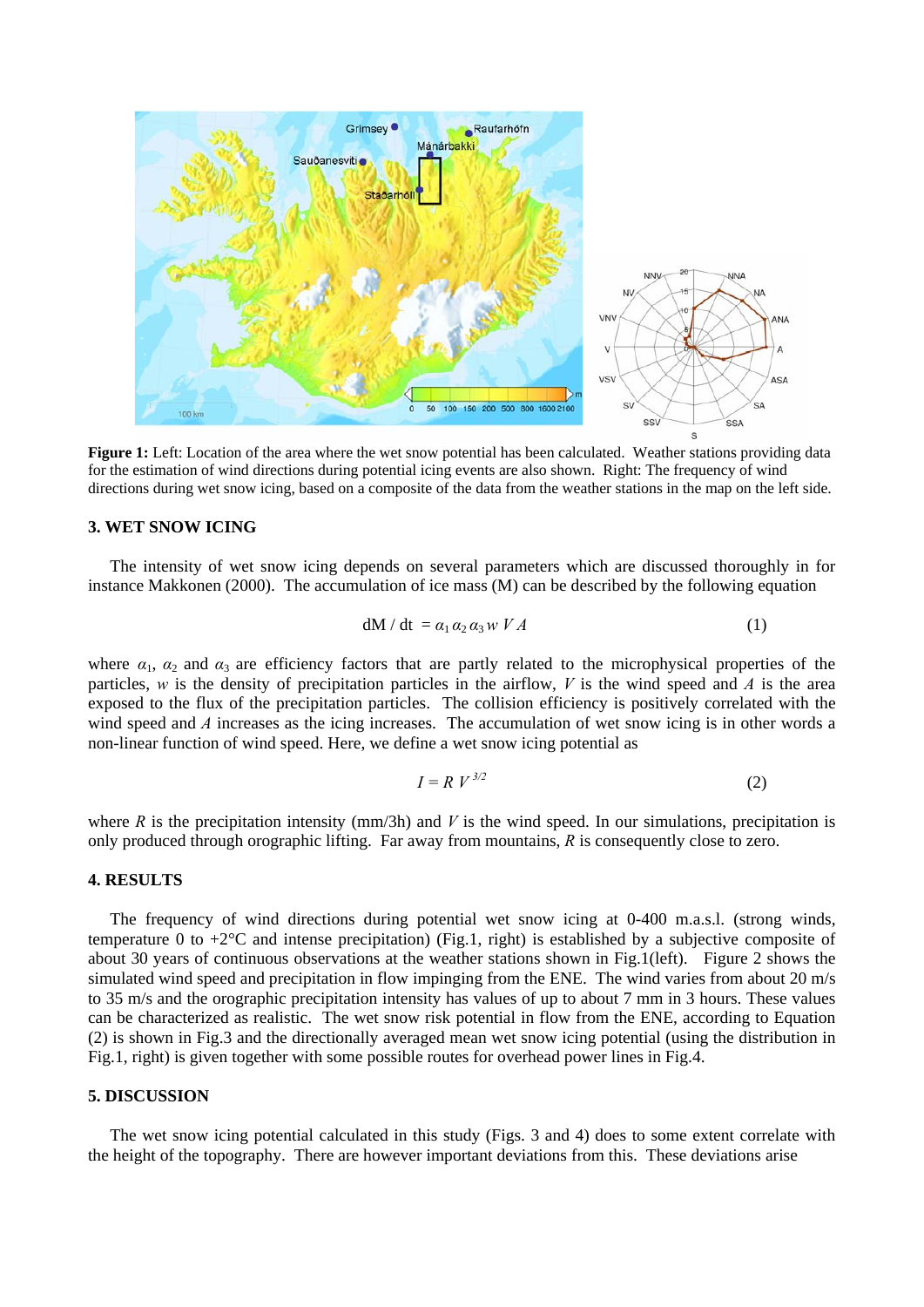



**Figure 3:** Topography with 100 m intervals and wet snow icing potential in winds from ENE, based on the flow in Fig.2 and Eq. $(2)$ .